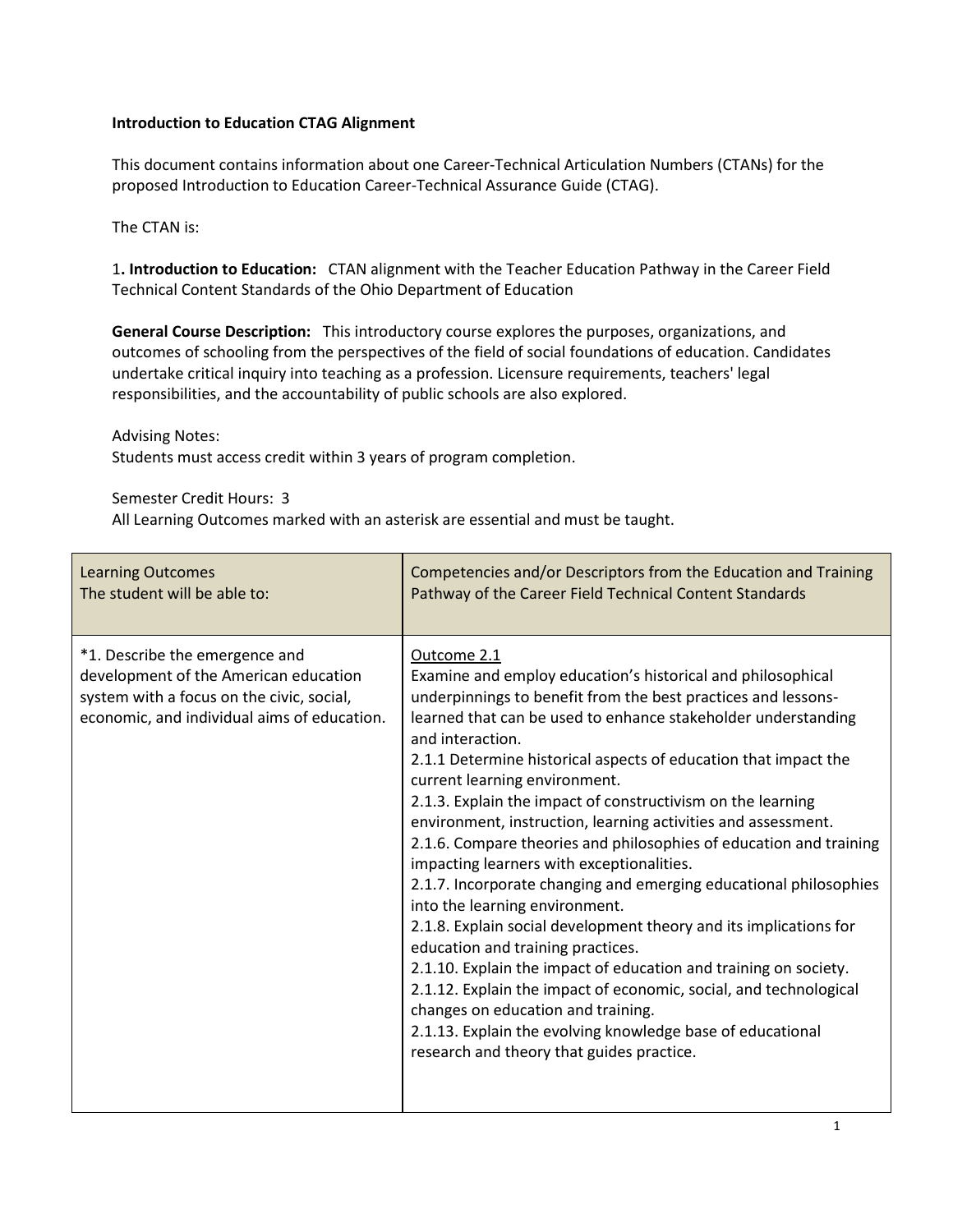|                                                                                                                                                                                                                                                   | Outcome 2.2<br>Understand the organization and structure of education systems,<br>the roles of their stakeholders, and the nature of their funding<br>sources to enhance students' contribution and role in education.<br>2.2.1. Explain the goals of education and their role in shaping the<br>educational system.<br>2.2.9. Describe barriers to and impact of systemic change in<br>education systems.                                                                                                                                                                                                                                                                                                                                                                                                                                                                                                                                                                                                                                                                                                                                                                                                                                                      |
|---------------------------------------------------------------------------------------------------------------------------------------------------------------------------------------------------------------------------------------------------|-----------------------------------------------------------------------------------------------------------------------------------------------------------------------------------------------------------------------------------------------------------------------------------------------------------------------------------------------------------------------------------------------------------------------------------------------------------------------------------------------------------------------------------------------------------------------------------------------------------------------------------------------------------------------------------------------------------------------------------------------------------------------------------------------------------------------------------------------------------------------------------------------------------------------------------------------------------------------------------------------------------------------------------------------------------------------------------------------------------------------------------------------------------------------------------------------------------------------------------------------------------------|
| *2. Illustrate how schools reflect, reproduce,<br>and seek to challenge social stratification in<br>society.                                                                                                                                      | Outcome 2.1<br>Examine and employ education's historical and philosophical<br>underpinnings to benefit from the best practices and lessons-<br>learned that can be used to enhance stakeholder understanding<br>and interaction.<br>2.1.10. Explain the impact of education and training on society.<br>2.1.11. Describe the relationships between social stratification and<br>educational equity and their impact on learning and achievement<br>gaps.<br>2.1.12. Explain the impact of economic, social, and technological<br>changes on education and training.<br>Outcome 2.3<br>Model behaviors of professional educators, maintain needed<br>licenses or certifications, and advance needed skills to exhibit a<br>desire to contribute to professional growth and development.<br>2.3.10. Promote active and informed citizenship.<br>2.3.11. Assess and address personal biases that potentially impact<br>stakeholder interactions.<br>Outcome 4.6<br>Establish and maintain productive relationships with family<br>members, caregivers, and community partners.<br>4.6.9. Explain the role and value of external support agencies in<br>education.<br>4.6.11. Explain ways in which community engagement can<br>contribute to learning experiences. |
| *3. Identify the roles that federal, state and<br>local governments play in consideration of<br>equal education provision, comparing types<br>of schools (public, charter, private, virtual)<br>and the ways they are organized and<br>supported. | Outcome 2.1<br>Examine and employ education's historical and philosophical<br>underpinnings to benefit from the best practices and lessons-<br>learned that can be used to enhance stakeholder understanding<br>and interaction.<br>2.1.1. Determine historical aspects of education that impact the<br>current learning environment.<br>2.1.2. Compare educational models, and explain how they impact<br>the classroom.<br>Outcome 2.2                                                                                                                                                                                                                                                                                                                                                                                                                                                                                                                                                                                                                                                                                                                                                                                                                        |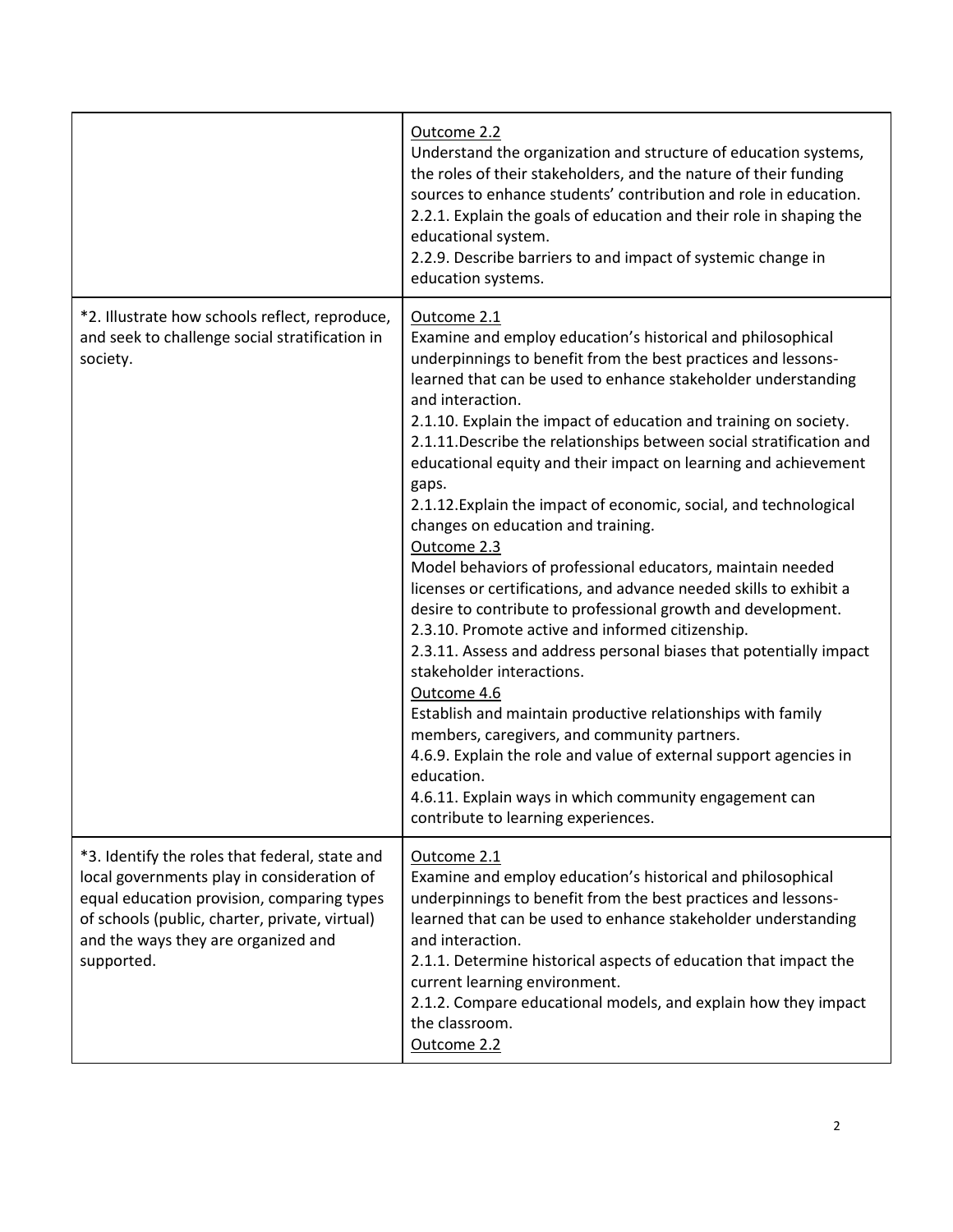|                                                                                                                                                            | Understand the organization and structure of education systems,<br>the roles of their stakeholders, and the nature of their funding<br>sources to enhance students' contribution and role in education.<br>2.2.2. Describe the environments in which education and training<br>are delivered.<br>2.2.3. Distinguish among federal, state, and locally mandated<br>policies, rules, and regulations.<br>2.2.5. Describe the role and responsibilities of state and federal<br>education agencies.<br>2.2.7. Identify how decisions are made in education systems.<br>2.2.10. Describe funding sources in educational systems and their<br>stakeholders.                                                                                                                                                                                                                                                                                                                                                                                                                                                                                                                                                                                                                                                                                                                                                                                                                                                                                                                                                                                                                                                                                                                                                     |
|------------------------------------------------------------------------------------------------------------------------------------------------------------|------------------------------------------------------------------------------------------------------------------------------------------------------------------------------------------------------------------------------------------------------------------------------------------------------------------------------------------------------------------------------------------------------------------------------------------------------------------------------------------------------------------------------------------------------------------------------------------------------------------------------------------------------------------------------------------------------------------------------------------------------------------------------------------------------------------------------------------------------------------------------------------------------------------------------------------------------------------------------------------------------------------------------------------------------------------------------------------------------------------------------------------------------------------------------------------------------------------------------------------------------------------------------------------------------------------------------------------------------------------------------------------------------------------------------------------------------------------------------------------------------------------------------------------------------------------------------------------------------------------------------------------------------------------------------------------------------------------------------------------------------------------------------------------------------------|
| *4. Identify teacher, student, and parent<br>rights and responsibilities in school settings<br>and show how these have developed and<br>changed over time. | Outcome 1.3<br>Analyze how professional, ethical, and legal behavior contributes to<br>continuous improvement in organizational performance and<br>regulatory compliance.<br>1.3.3. Use ethical character traits consistent with workplace<br>standards (e.g., honesty, personal integrity, compassion, justice).<br>1.3.9. Identify potential conflicts of interest (e.g., personal gain,<br>project bidding) between personal, organizational and professional<br>ethical standards.<br>Outcome 2.2<br>Understand the organization and structure of education systems,<br>the roles of their stakeholders, and the nature of their funding<br>sources to enhance students' contribution and role in education.<br>2.2.6. Explain learners' and stakeholders' roles, rights, and<br>responsibilities in educational systems.<br>Outcome 2.3<br>Model behaviors of professional educators, maintain needed<br>licenses or certifications, and advance needed skills to exhibit a<br>desire to contribute to professional growth and development.<br>2.3.5. Adhere to the legal and ethical framework of the teaching<br>profession, and explain the consequences of failing to do so.<br>2.3.6. Explain the relationship between educational negligence and<br>liability, and describe protections against liability.<br>Outcome 2.5<br>Determine human resource considerations in obtaining and<br>maintaining employment in education or training.<br>2.5.1. Describe staff rights and evolving roles in educational<br>settings.<br>Outcome 3.8<br>Select educational services aligned to learner characteristics.<br>3.8.6. Compare the purposes, value and uses of Individualized<br>Family Service Plans (IFSPs), Individualized Education Programs<br>(IEPs), and Section 504 Plans.<br>Outcome 4.6 |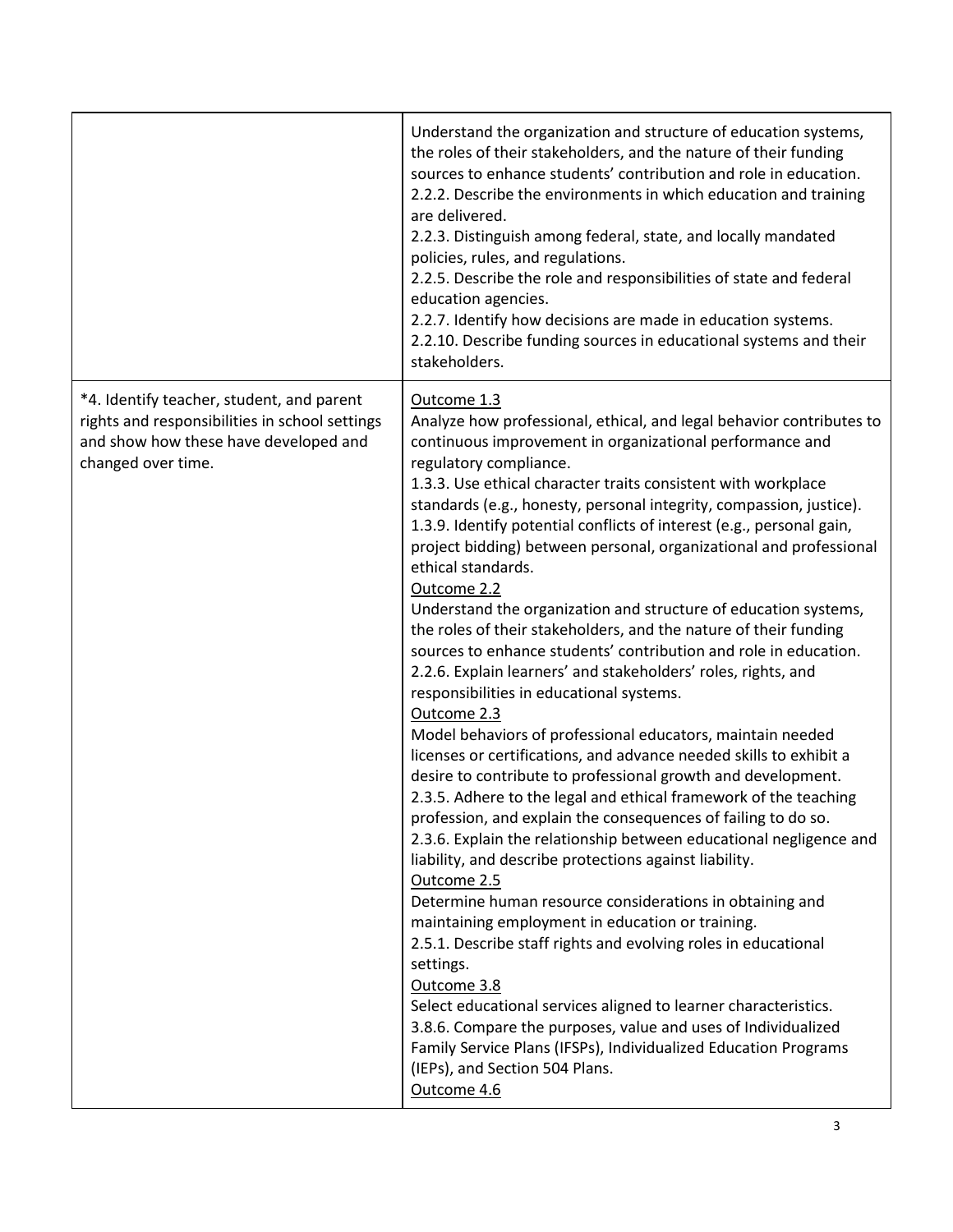|                                                                                                                                                                                                                                                                   | Establish and maintain productive relationships with family<br>members, caregivers, and community partners.<br>4.6.1. Describe the advantages and importance of family or<br>caregiver involvement in learner development.                                                                                                                                                                                                                                                                                                                                                                                                                                                                                                                                                                                                                                                                                                                                                                                                                                                                                                                            |
|-------------------------------------------------------------------------------------------------------------------------------------------------------------------------------------------------------------------------------------------------------------------|-------------------------------------------------------------------------------------------------------------------------------------------------------------------------------------------------------------------------------------------------------------------------------------------------------------------------------------------------------------------------------------------------------------------------------------------------------------------------------------------------------------------------------------------------------------------------------------------------------------------------------------------------------------------------------------------------------------------------------------------------------------------------------------------------------------------------------------------------------------------------------------------------------------------------------------------------------------------------------------------------------------------------------------------------------------------------------------------------------------------------------------------------------|
| *5. Analyze the influence of shifting<br>demographics on school districts and<br>describe the ways in which schools respond<br>to changing educational needs of students in<br>the U.S.                                                                           | Outcome 2.1<br>Examine and employ education's historical and philosophical<br>underpinnings to benefit from best practices and lessons-learned<br>that can be used to enhance stakeholder understanding and<br>interaction.<br>2.1.11. Describe the relationships between social stratification and<br>educational equity and their impact on learning and achievement<br>gaps.<br>2.1.12. Explain the impact of economic, social, and technological<br>changes on education and training.<br>2.1.14. Determine the merit of educational trends and their<br>potential to enhance learner performance.<br>Outcome 2.2<br>Understand the organization and structure of education systems,<br>the roles of their stakeholders, and the nature of their funding<br>sources to enhance students' contribution and role in education.<br>2.2.13. Analyze the community's shifting demographics, and<br>recommend ways that the educational system can respond.                                                                                                                                                                                             |
| *6. Identify various dimensions of<br>educational exclusion, (race, social class,<br>ethnicity, English language proficiency,<br>gender, sexuality, ability) and discuss the<br>role of teachers in creating inclusive learning<br>environments for all students. | Outcome 1.1<br>Develop career awareness and employability skills (e.g., face-to-<br>face, online) needed for gaining and maintaining employment in<br>diverse business settings.<br>1.1.11. Recognize different cultural beliefs and practices in the<br>workplace and demonstrate respect for them.<br>Outcome 1.5 Evaluate how beliefs, values, attitudes, and behaviors<br>influence organizational strategies and goals.<br>1.5.4. Recognize barriers in cross-cultural relationships and<br>implement behavioral adjustments.<br>1.5.5 Recognize the ways in which bias and discrimination may<br>influence productivity and profitability.<br>1.5.7. Use intercultural communication skills to exchange ideas and<br>create meaning.<br>1.5.8. Identify how multicultural teaming and globalization can<br>foster development of new and improved products and services<br>and recognition of new opportunities.<br>Outcome 2.1<br>Examine and employ education's historical and philosophical<br>underpinnings to benefit from best practices and lessons-learned<br>that can be used to enhance stakeholder understanding and<br>interaction. |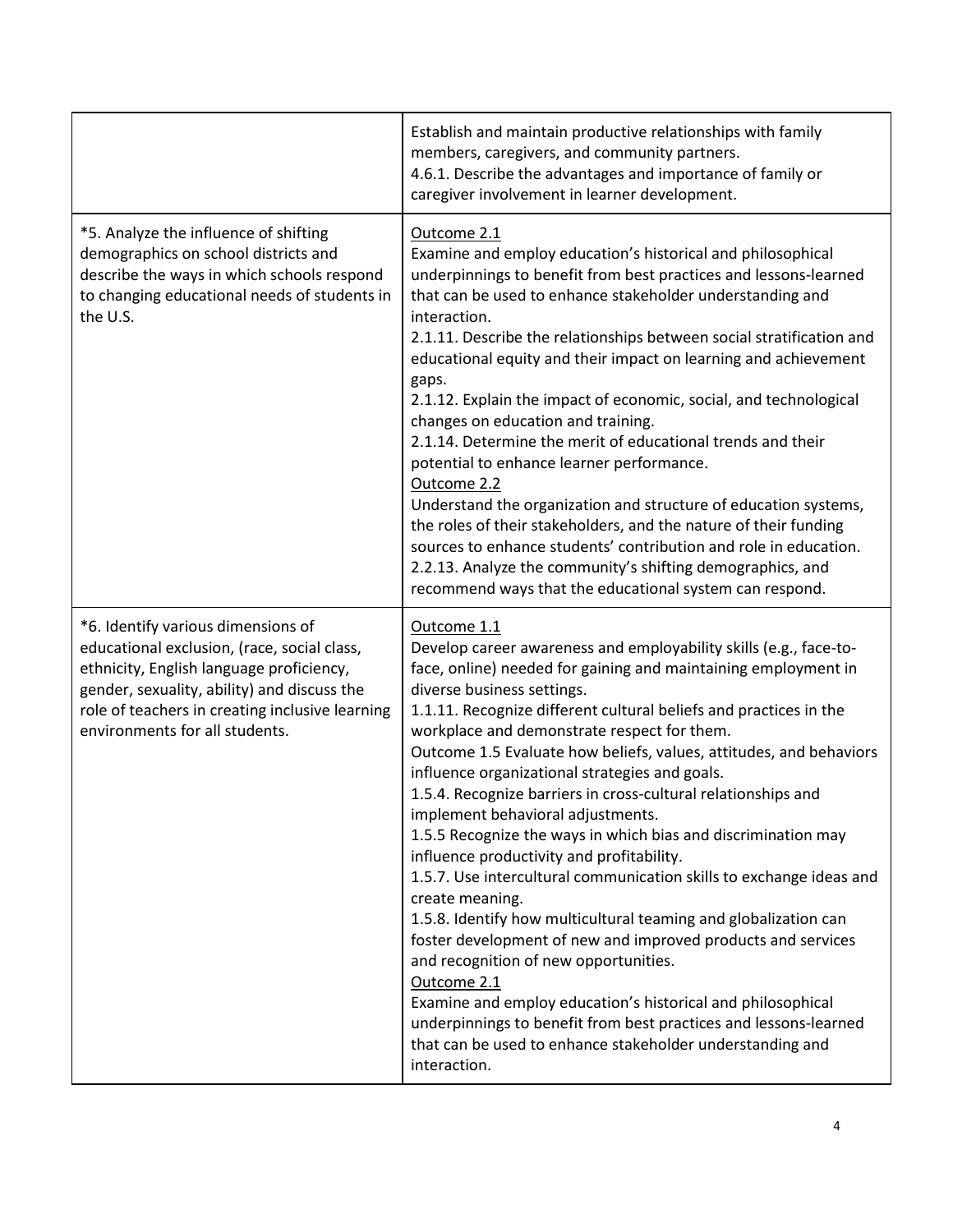|                                                                                                                | 2.1.12. Explain the impact of economic, social, and technological<br>changes on education and training.                                                                                                                                                                                                                                                                                                                                                                                                                                                                                                                                                                                                                                                                                                                                                                                                                                                                                                                                                                                                                                                                                                                                                                                                                                                                                                                                                                                                                                                                                                                                                                                                                                                                                     |
|----------------------------------------------------------------------------------------------------------------|---------------------------------------------------------------------------------------------------------------------------------------------------------------------------------------------------------------------------------------------------------------------------------------------------------------------------------------------------------------------------------------------------------------------------------------------------------------------------------------------------------------------------------------------------------------------------------------------------------------------------------------------------------------------------------------------------------------------------------------------------------------------------------------------------------------------------------------------------------------------------------------------------------------------------------------------------------------------------------------------------------------------------------------------------------------------------------------------------------------------------------------------------------------------------------------------------------------------------------------------------------------------------------------------------------------------------------------------------------------------------------------------------------------------------------------------------------------------------------------------------------------------------------------------------------------------------------------------------------------------------------------------------------------------------------------------------------------------------------------------------------------------------------------------|
|                                                                                                                | Outcome 2.2<br>Understand the organization and structure of education systems,<br>the roles of their stakeholders and the nature of their funding<br>sources to enhance students' contributions.<br>2.2.13. Analyze the community's shifting demographics, and<br>recommend ways that the educational system can respond.<br>Outcome 3.7<br>Determine the impact of culture on learner development and<br>behaviors to guide interactions, curriculum decisions, resource<br>selections, and instructional planning and delivery.<br>3.7.7. Determine personal contributions to working with culturally<br>diverse communities and learners by reflecting on one's own<br>personal culture.<br>3.7.8. Address cultural relevance in making curriculum choices and<br>adaptations.<br>Outcome 3.8<br>Select educational services aligned to learner characteristics.<br>3.8.2. Compare the relationship between academic achievement<br>and a learner's physical, emotional, and mental health.<br>3.8.3. Identify types of accommodations and modifications that<br>support learners' social, emotional, cognitive, and physical growth.<br>Outcome 4.1<br>Establish and maintain a physically and emotionally safe<br>environment for learners, staff, administrators, and volunteers.<br>4.1.1. Ensure a safe learning environment.<br>4.1.4. Design, maintain, and modify the classroom layout to create<br>a safe environment.<br>4.1.6. Identify the signs, symptoms and impact of physical and<br>mental abuse; and adhere to reporting protocol.<br>Outcome 4.5<br>Establish and maintain a productive and respectful learning<br>environment.<br>4.5.2. Distinguish between individual and group diversity.<br>4.5.3. Identify the impact of diversity on the learning environment. |
| *7. Recognize knowledge, skills, dispositions,<br>and ethical responsibilities of<br>the professional educator | Outcome 1.1<br>Develop career awareness and employability skills (e.g., face-to-<br>face, online) needed for gaining and maintaining employment in<br>diverse business settings.<br>1.1.1. Identify the knowledge, skills, and abilities necessary to<br>succeed in careers.                                                                                                                                                                                                                                                                                                                                                                                                                                                                                                                                                                                                                                                                                                                                                                                                                                                                                                                                                                                                                                                                                                                                                                                                                                                                                                                                                                                                                                                                                                                |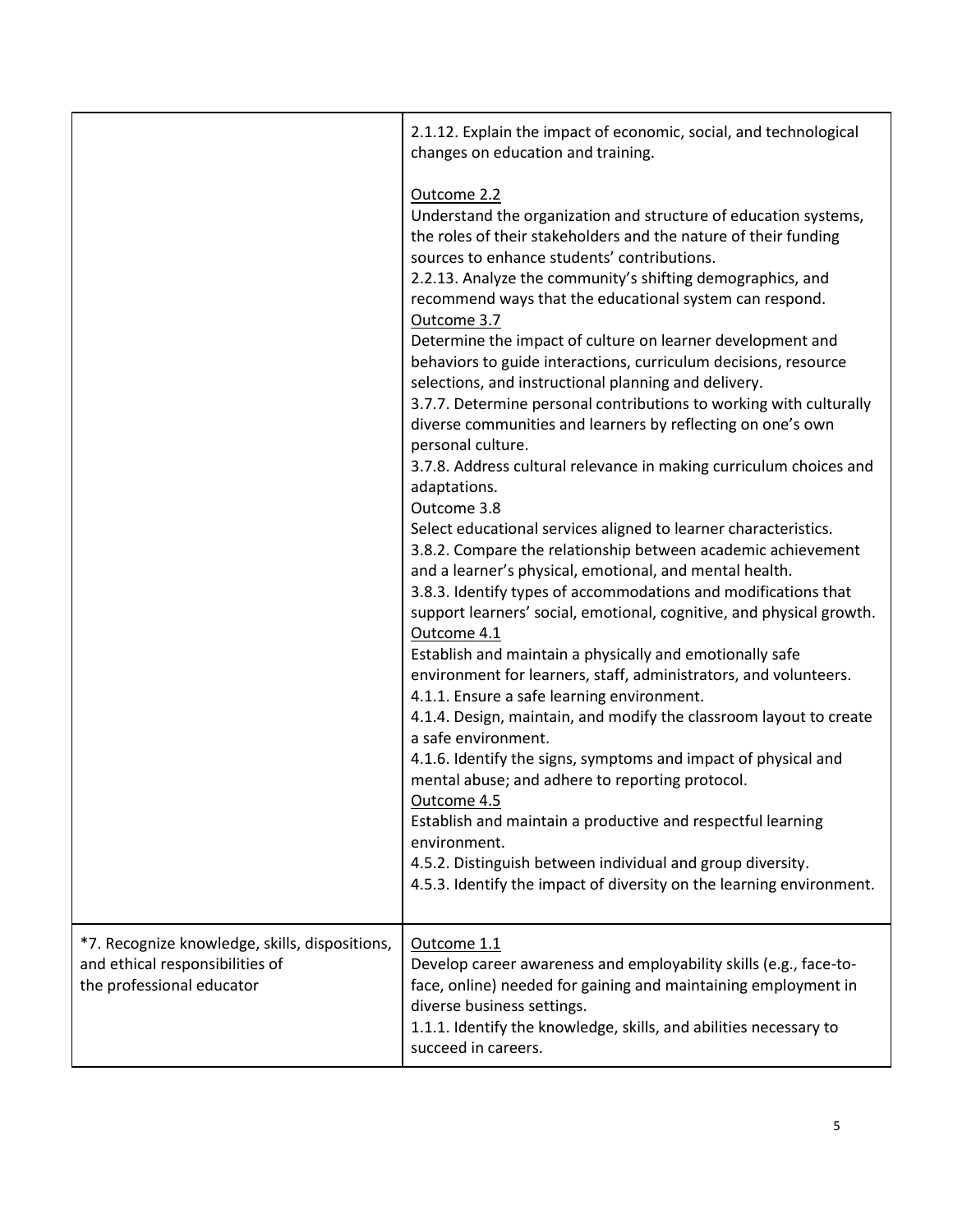|                                                                                                              | 1.1.6. Explain the importance of work ethic, accountability, and<br>responsibility and demonstrate associated behaviors in fulfilling<br>personal, community, and workplace roles.<br>1.1.11. Recognize different cultural beliefs and practices in the<br>workplace and demonstrate respect for them.<br>Outcome 1.3<br>Analyze how professional, ethical, and legal behavior contributes to<br>continuous improvement in organizational performance and<br>regulatory compliance.<br>1.3.3. Use ethical character traits consistent with workplace<br>standards (e.g., honesty, personal integrity, compassion, justice).<br>1.3.9. Identify potential conflicts of interest (e.g., personal gain,<br>project bidding) between personal, organizational and professional<br>ethical standards.<br>Outcome 2.1<br>Examine and employ education's historical and philosophical<br>underpinnings to benefit from best practices and lessons-learned<br>that can be used to enhance stakeholder understanding and<br>interaction.<br>2.1.13. Explain the evolving knowledge base of educational<br>research and theory that guides practice.<br>Outcome 2.3<br>Model behaviors of professional educators, maintain needed<br>licenses or certifications, and advance needed skills to exhibit a<br>desire to contribute to professional growth and development.<br>2.3.5. Adhere to the legal and ethical framework of the teaching<br>professions and explain the consequences of failing to do so.<br>2.3.6. Explain the relationship between educational negligence and<br>liability, and describe protections against liability.<br>2.3.7. Engage in reflective practices to strengthen education and<br>training knowledge and skills.<br>2.3.14. Develop a personal philosophy of education. |
|--------------------------------------------------------------------------------------------------------------|--------------------------------------------------------------------------------------------------------------------------------------------------------------------------------------------------------------------------------------------------------------------------------------------------------------------------------------------------------------------------------------------------------------------------------------------------------------------------------------------------------------------------------------------------------------------------------------------------------------------------------------------------------------------------------------------------------------------------------------------------------------------------------------------------------------------------------------------------------------------------------------------------------------------------------------------------------------------------------------------------------------------------------------------------------------------------------------------------------------------------------------------------------------------------------------------------------------------------------------------------------------------------------------------------------------------------------------------------------------------------------------------------------------------------------------------------------------------------------------------------------------------------------------------------------------------------------------------------------------------------------------------------------------------------------------------------------------------------------------------------------------------------------------------------|
| *8. Describe standards and processes<br>guiding the preparation and professional<br>development of educators | Outcome 1.1<br>Develop career awareness and employability skills (e.g., face-to-<br>face, online) needed for gaining and maintaining employment in<br>diverse business settings.<br>1.1.1. Identify the knowledge, skills, and abilities necessary to<br>succeed in careers.<br>1.1.2. Identify the scope of career opportunities and the<br>requirements for education, training, certification, licensure, and<br>experience.<br>1.1.3. Develop a career plan that reflects career interests, pathways<br>and secondary and postsecondary options.<br>Outcome 2.3                                                                                                                                                                                                                                                                                                                                                                                                                                                                                                                                                                                                                                                                                                                                                                                                                                                                                                                                                                                                                                                                                                                                                                                                                              |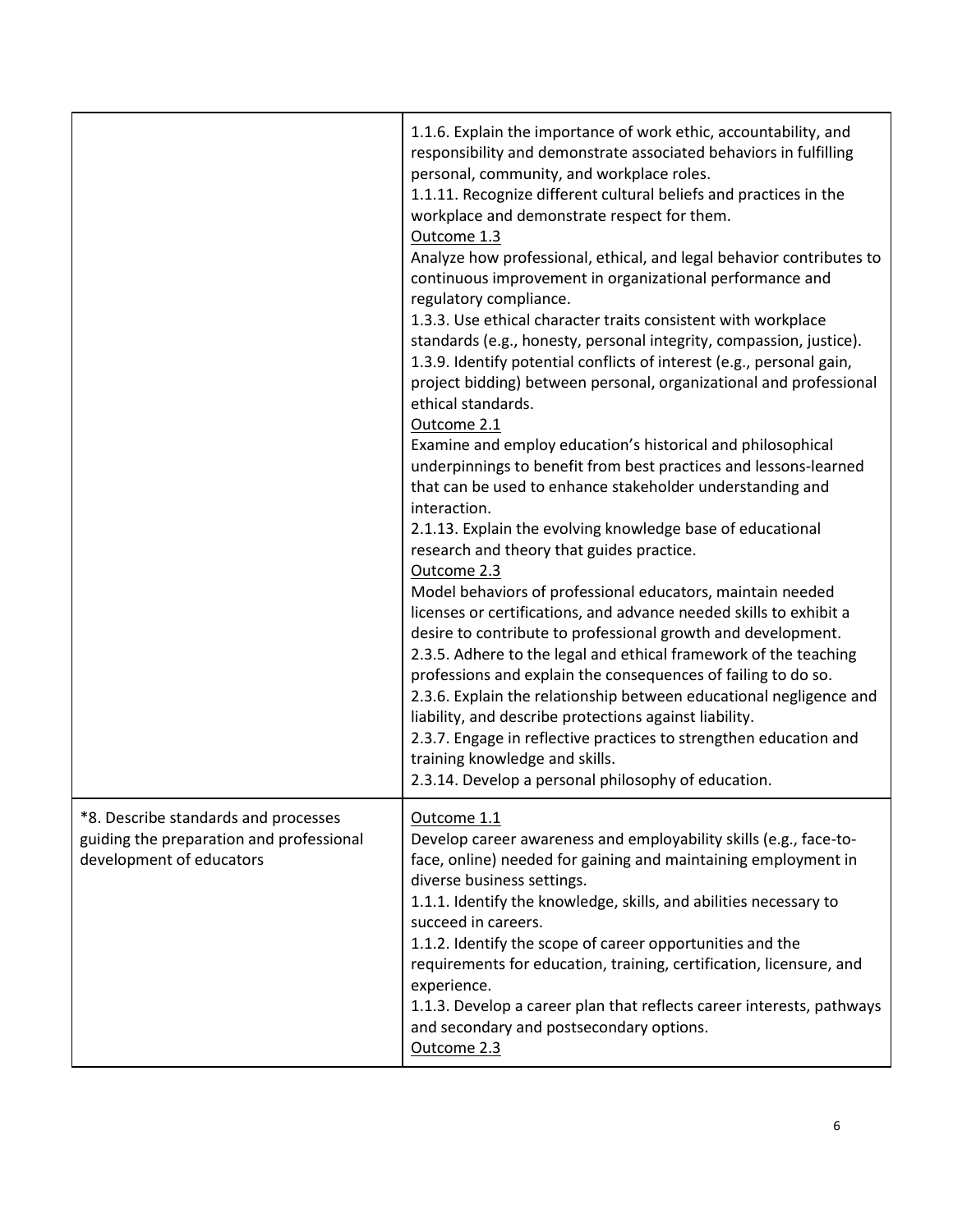|                                                                                                                                                 | Model behaviors of professional educators, maintain needed<br>licenses or certifications, and advance needed skills to exhibit a<br>desire to contribute to professional growth and development.<br>2.3.1. Compare and contrast professional development processes<br>guiding the preparation of educators.<br>2.3.3. Target and actively participate in relevant professional<br>development opportunities that foster growth.<br>2.3.5. Adhere to the legal and ethical framework of the teaching<br>profession, and explain the consequences of failing to do so.<br>2.3.6. Explain the relationship between educational negligence and<br>liability, and describe protections against liability.<br>2.3.12. Determine requirements for being an Ohio educator and<br>explain reasons those requirements, change.<br>2.3.13. Develop a professional development plan for lifelong<br>learning.<br>Outcome 2.5<br>Determine human resource considerations in obtaining and<br>maintaining employment in education or training.<br>2.5.3. Describe evaluation methods and procedures used with<br>professionals in education and training.                                                                                                                      |
|-------------------------------------------------------------------------------------------------------------------------------------------------|------------------------------------------------------------------------------------------------------------------------------------------------------------------------------------------------------------------------------------------------------------------------------------------------------------------------------------------------------------------------------------------------------------------------------------------------------------------------------------------------------------------------------------------------------------------------------------------------------------------------------------------------------------------------------------------------------------------------------------------------------------------------------------------------------------------------------------------------------------------------------------------------------------------------------------------------------------------------------------------------------------------------------------------------------------------------------------------------------------------------------------------------------------------------------------------------------------------------------------------------------------------|
| *9. Develop knowledge and understanding<br>of Ohio educator requirements, with<br>attention to the reasons for new<br>developments and changes. | Outcome 2.1<br>Examine and employ education's historical and philosophical<br>underpinnings to benefit from best practices and lessons-learned<br>that can be used to enhance stakeholder understanding and<br>interaction.<br>2.1.10 Explain the impact of education and training on society.<br>Outcome 2.2<br>Understand the organization and structure of education systems,<br>the roles of their stakeholders, and the nature of their funding<br>sources to enhance students' contribution and role in education.<br>2.2.3 Distinguish among federal, state, and locally mandated<br>policies, rules, and regulations.<br>2.2.4. Describe the organizational hierarchy in education and<br>training systems.<br>2.2.5 Describe the role and responsibilities of state and federal<br>education agencies.<br>2.2.7 Identify how decisions are made in education systems.<br>2.2.10. Describe funding sources and levels of contribution to the<br>education system.<br>2.2.12. Describe accreditation requirements of education system.<br>Outcome 2.3<br>Model behaviors of professional educators, maintain needed<br>licenses or certifications, and advance needed skills to exhibit a<br>desire to contribute to professional growth and development. |